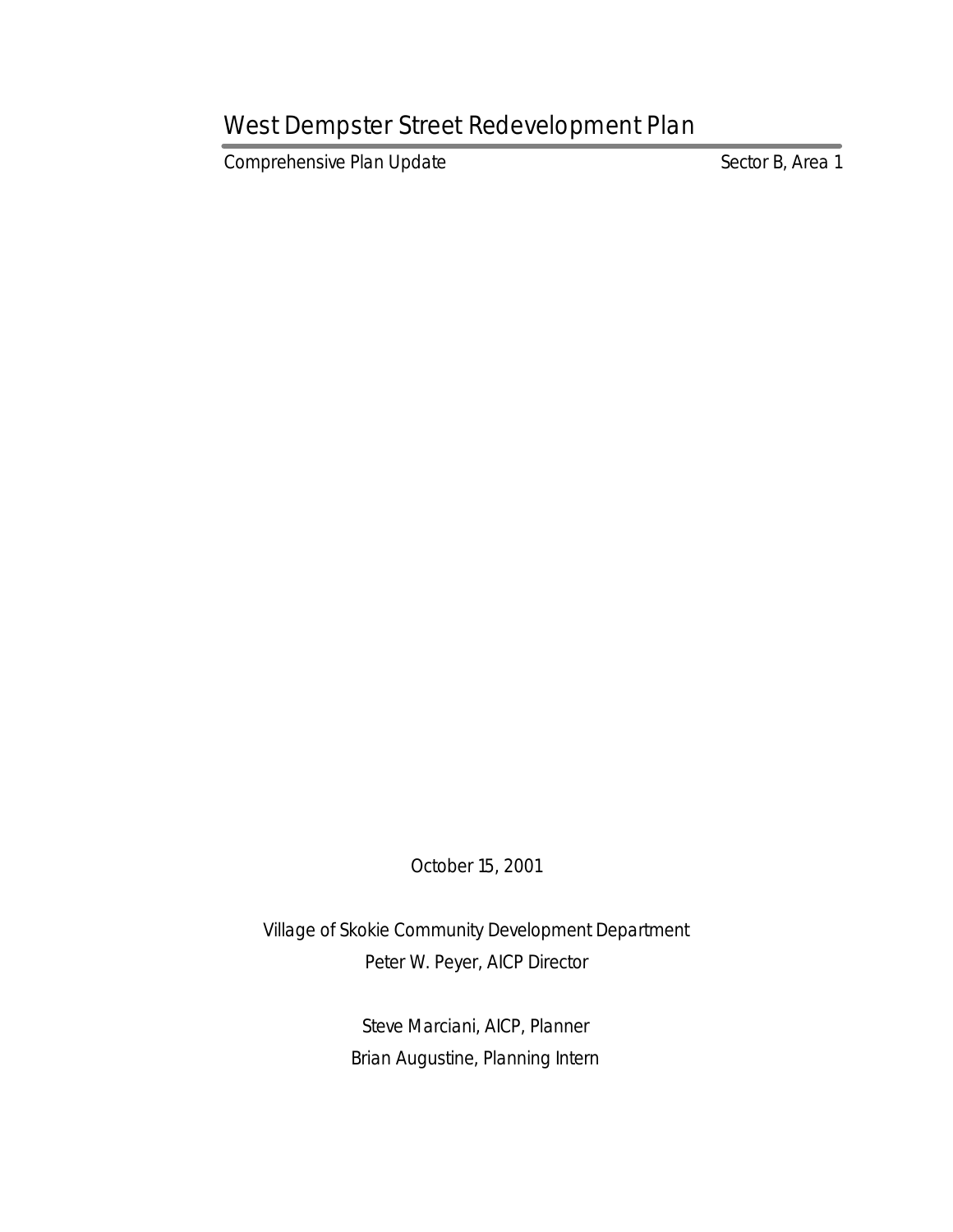# **Table of Contents**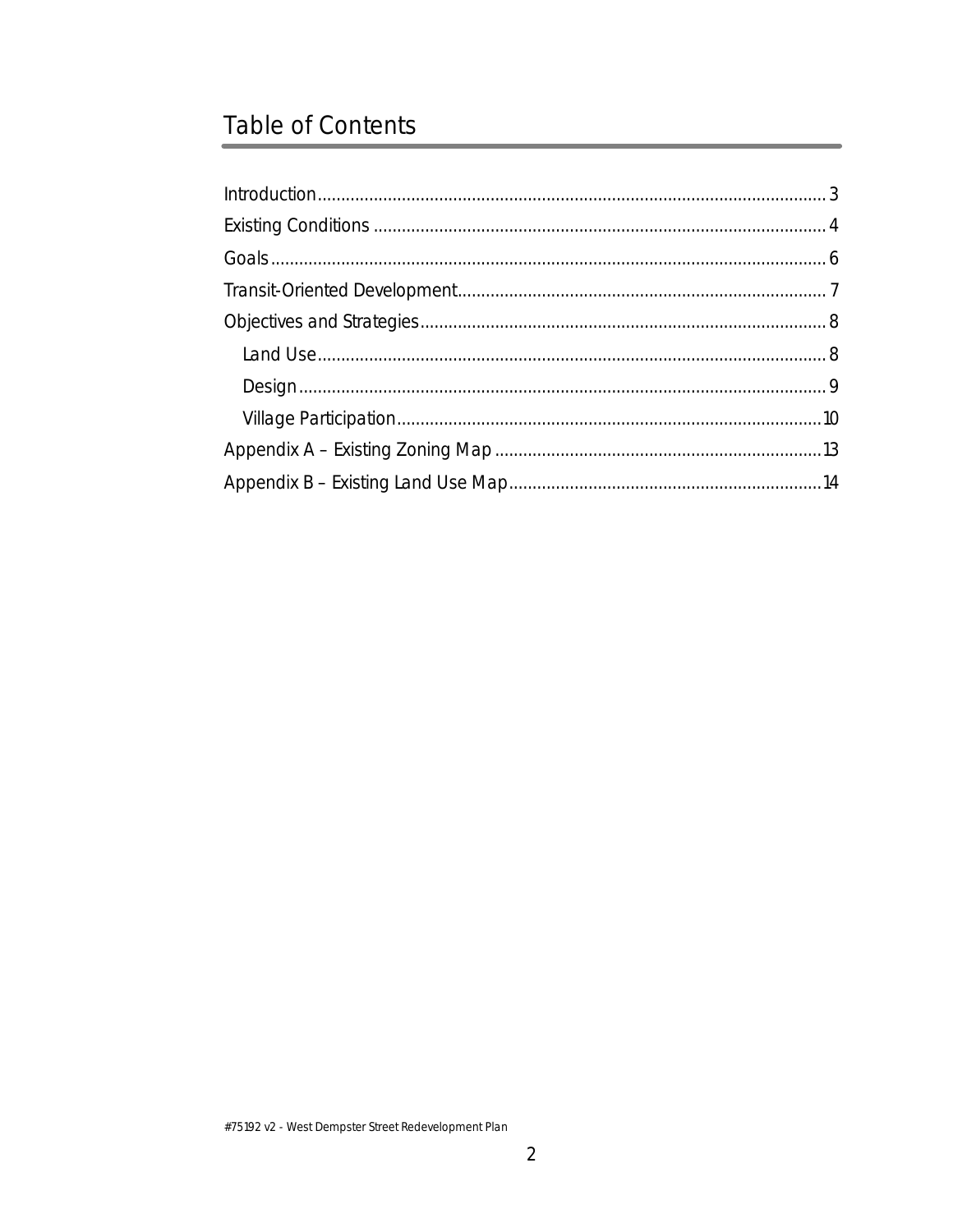### Introduction

As part of the Comprehensive Plan update, the Community Development Department has started a program to develop neighborhood sector and detailed subarea plans that focus on the land use and redevelopment needs of specific areas of the Village. At its March 19, 2001 meeting, the Board of Trustees reviewed a preliminary study of the existing conditions of the commercial strip along the western portion of Dempster Street and directed the Plan Commission to review a plan that will direct redevelopment efforts. This phase of the comprehensive planning process is designated in the Comprehensive Plan as Sector B, Subarea 1 in the Dempster West planning area and focuses on the commercial strip that runs from the Edens Expressway on the west to Kilpatrick Avenue on the east. This area had historically been a viable business district with numerous stores, offices, and restaurants. Despite a good economy, high traffic volumes, and a broad range of commercial uses allowed in the B-3 Business District, the area is deteriorating and underutilized as a commercial district.

With the upcoming construction of the new Dempster Street Swift Station intermodal transit facility, the relocation and redevelopment of the old Swift station, and a significant shift in suburban residential development patterns toward condominium living, it is Staff's recommendation that the plan focus on mixed-use development. The plan emphasizes:

- Increasing the supply of residential units
- Repositioning the corridor to be an office and employment area within walking distance of the Skokie Swift
- Providing an environment that supports retail and service commercial sales
- Putting in place zoning regulations for the private market to redevelop the area

The plan acknowledges that the area will continue to be a main traffic arterial from the Edens Expressway while balancing the needs of a pedestrian and transit-orientated area.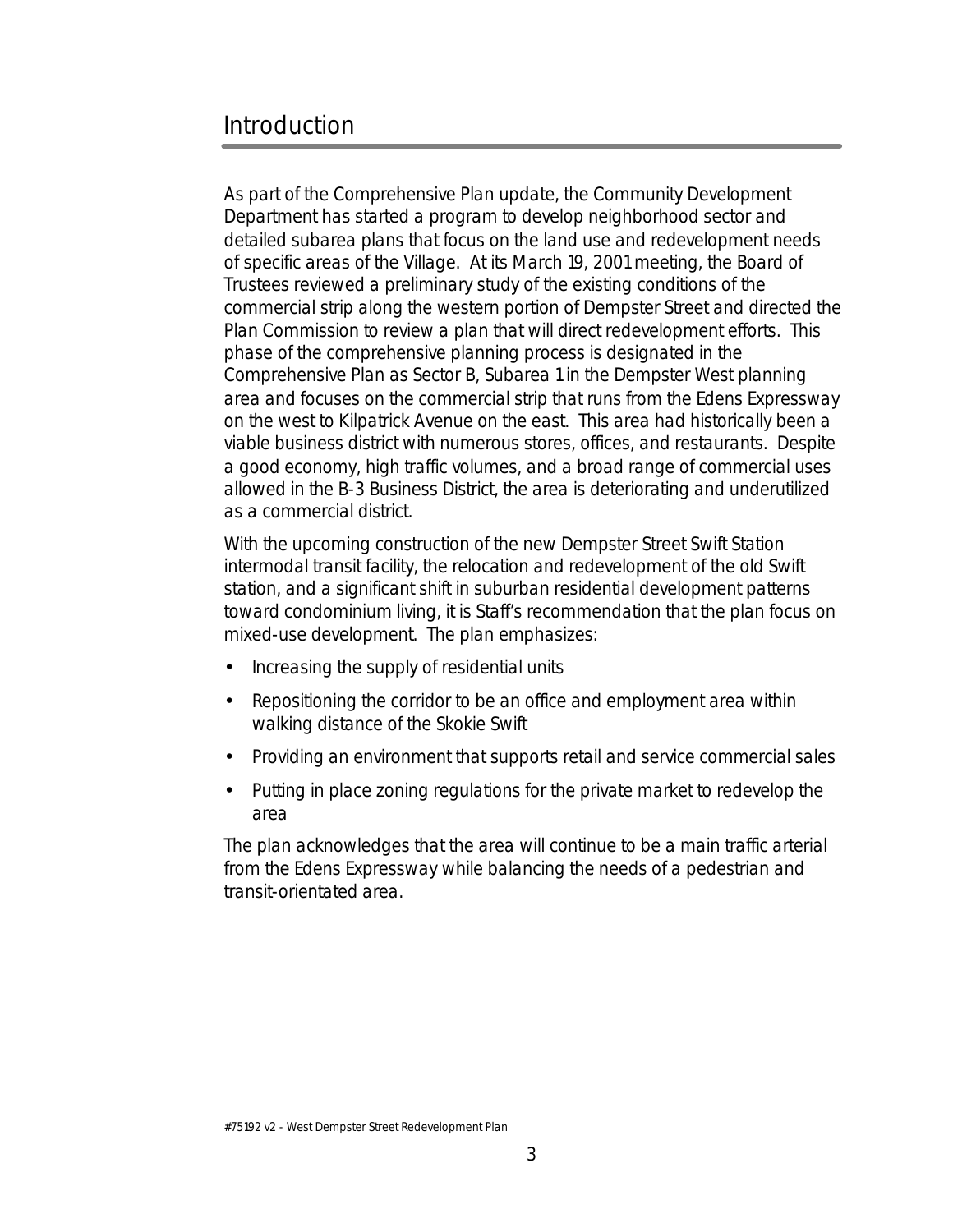The study area is zoned primarily B-3 Business, with some B-2 Commercial and M-1 Office Assembly. The ComEd and rail rights-of-way are zoned M-2 Light Industrial. All five residential districts, R-1 Single Family, R-2 Single Family, R-3 Two Family, R-4 General, and R-5 Elderly and Disabled Housing are adjacent to the study area. A zoning map of the area is in Appendix A.

This portion of Dempster Street contains retail, commercial service, general office, transportation, research and development, and park uses. A mix of detached, duplex, townhouse, and multifamily residential buildings are adjacent to these uses. A land use map of the area is in Appendix B.

A field survey by the Planning Division of commercial and office buildings in the study area in February 2001 revealed the following information:

| <b>Building Condition (43 buildings)</b>                         | 12% Excellent                   |
|------------------------------------------------------------------|---------------------------------|
|                                                                  | <b>39% Good</b>                 |
|                                                                  | <b>40% Minor Deficiencies</b>   |
|                                                                  | <b>Major Deficiencies</b><br>9% |
| <b>Building Appearance (43 buildings)</b>                        | 36% Excellent                   |
|                                                                  | 35% Good                        |
|                                                                  | <b>39% Poor</b>                 |
| Site Maintenance (46 sites, including<br>accessory parking lots) | 24% Excellent                   |
|                                                                  | 28% Good                        |
|                                                                  | 48% Poor                        |
| Landscaping (48 sites)                                           | 52% Acceptable                  |
|                                                                  | 40% Inadequate – possible       |
|                                                                  | 8%<br>Inadequate – not possible |
| <b>Retail Unit Vacancy (of 81 units)</b>                         | 20%                             |
| <b>Office Unit Vacancy (of 35 units)</b>                         | 3%                              |

Retail uses in the area are marginal and demand for space is currently low. Some of the retail spaces are used for storage and not included in the 20%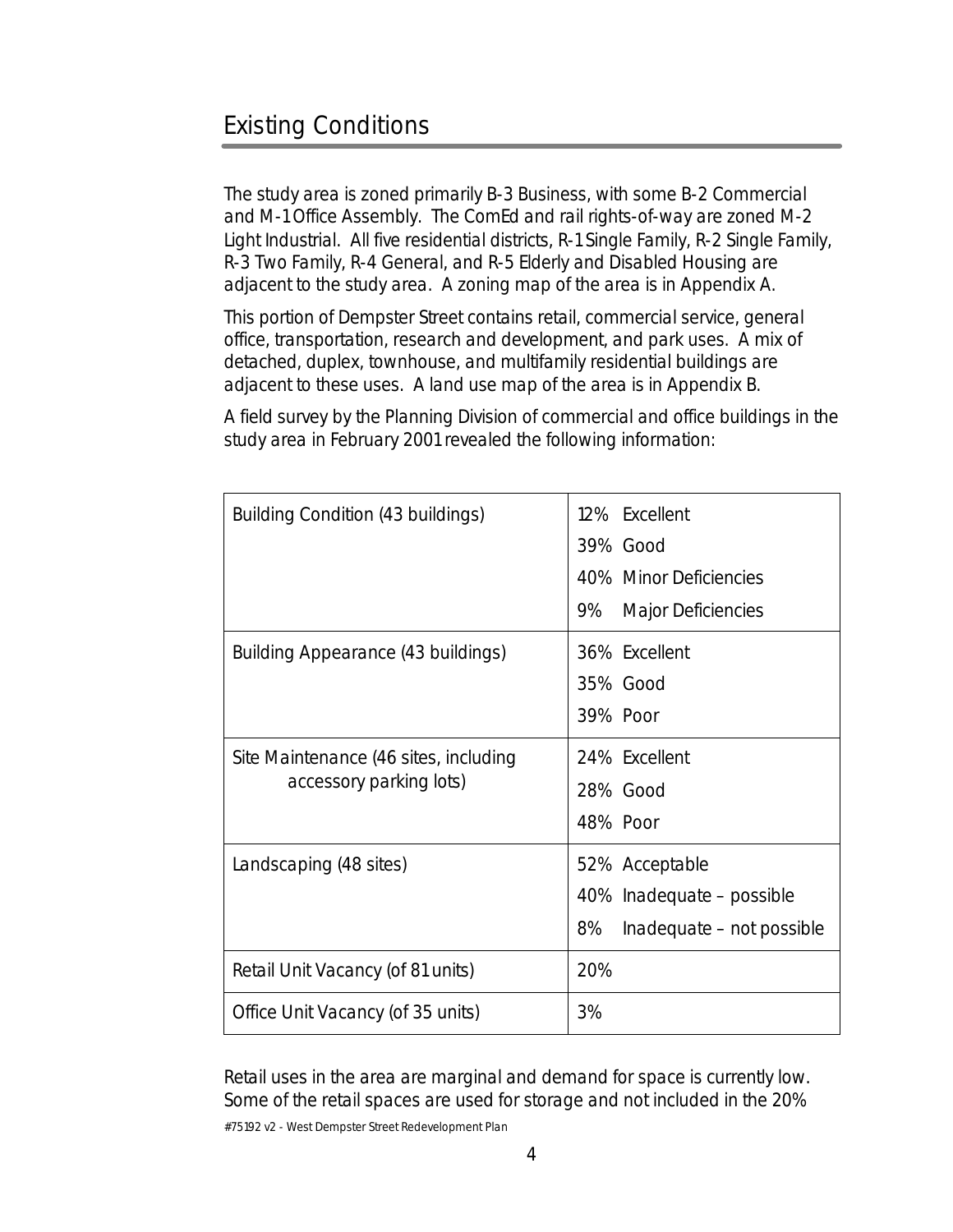vacancy rate. Office demand seems to be high with retail spaces being converted to office uses.

At least 6 inquiries to develop different portions of the area into multiple story condominiums or mixed-uses have been made in the last year. General observations and market demand lead us to the conclusion that a change in land use is necessary to revitalize the area, yet current zoning regulations do not allow residential densities or the mixed-use option that would make redevelopment financially feasible.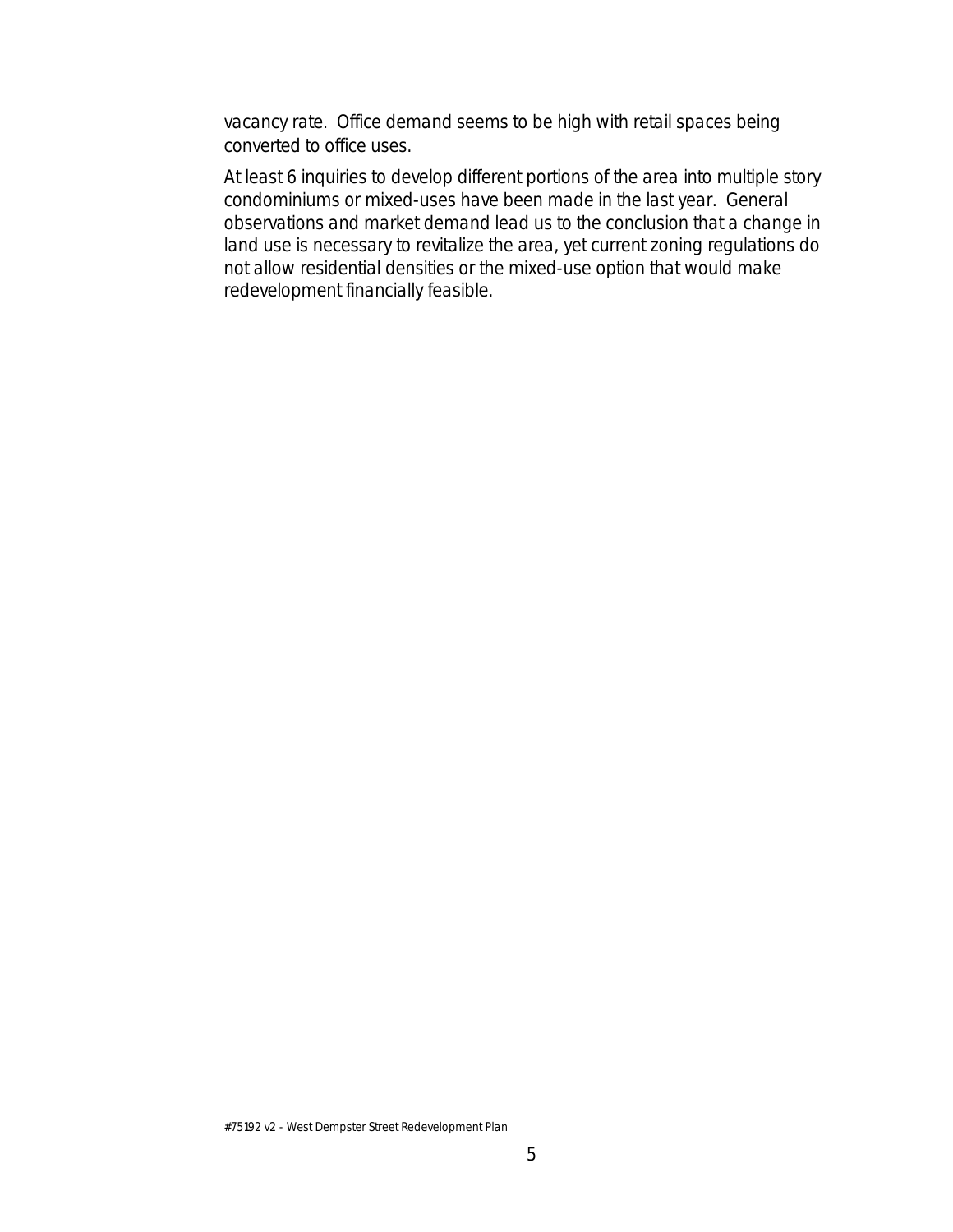The purpose of this plan is to encourage and guide the redevelopment of the commercial strip along West Dempster Street. Based on the existing physical and market conditions, the following goals have been developed:

- Develop a framework for private redevelopment to occur, allowing land use options that can sustain long-term economic growth and stability.
- Change the emphasis of the area from a primarily vehicle-oriented commercial corridor to a mixed-use residential/retail/office area that is transit-oriented yet acknowledges the excellent motor vehicle access and proximity to the Edens Expressway.
- Develop a safe and aesthetically pleasing environment for both pedestrians and motorists.
- Achieve the above stated goals without creating a Tax Increment Financing District (TIF) or other economic contributions by the Village.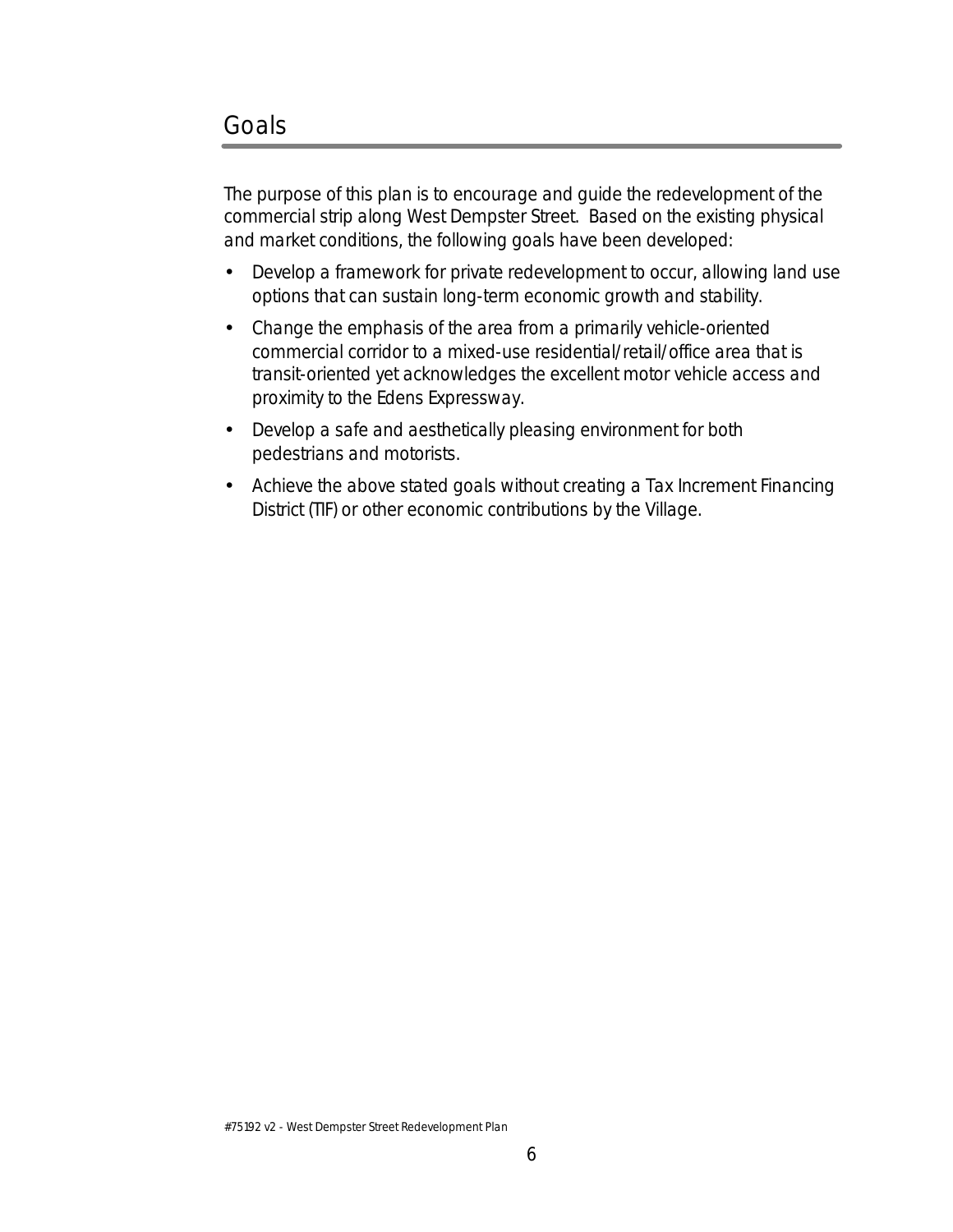## Transit-Oriented Development

According to The Transit Oriented-Development by the Northeastern Illinois Planning Commission (NIPC), the basic principles of Transit-Oriented Development (TOD) are:

- Transit-oriented development (TOD) fosters the use of public transportation and enhances retail and consumer services markets in proximity to transit stations by making walking to these places more convenient.
- Characteristics usually found in a TOD include higher densities near rail stations, mixed-use development, and an attractive and functional design that make for convenient pedestrian access.
- Transit-oriented development is an approach to the design of and development of land around transit stations that encourages and facilitates the accessibility of mass transit within a neighborhood, between neighborhoods, and to the region as a whole.

TODs benefit neighborhoods in many ways by:

- Catalyzing neighborhood revitalization by attracting private investment that benefits from increased foot traffic that comes from siting commercial buildings near viable transit stops.
- Fostering community balance by offering multifamily units at more affordable rates than single family homes.
- Encouraging transit ridership while relieving pressure on overused roadways.
- Creating a more environmentally friendly and sustainable community.

A NIPC study demonstrated that by placing two additional multifamily buildings in a station area, nearly 500,000 auto vehicles miles traveled were shifted annually to transit and walking.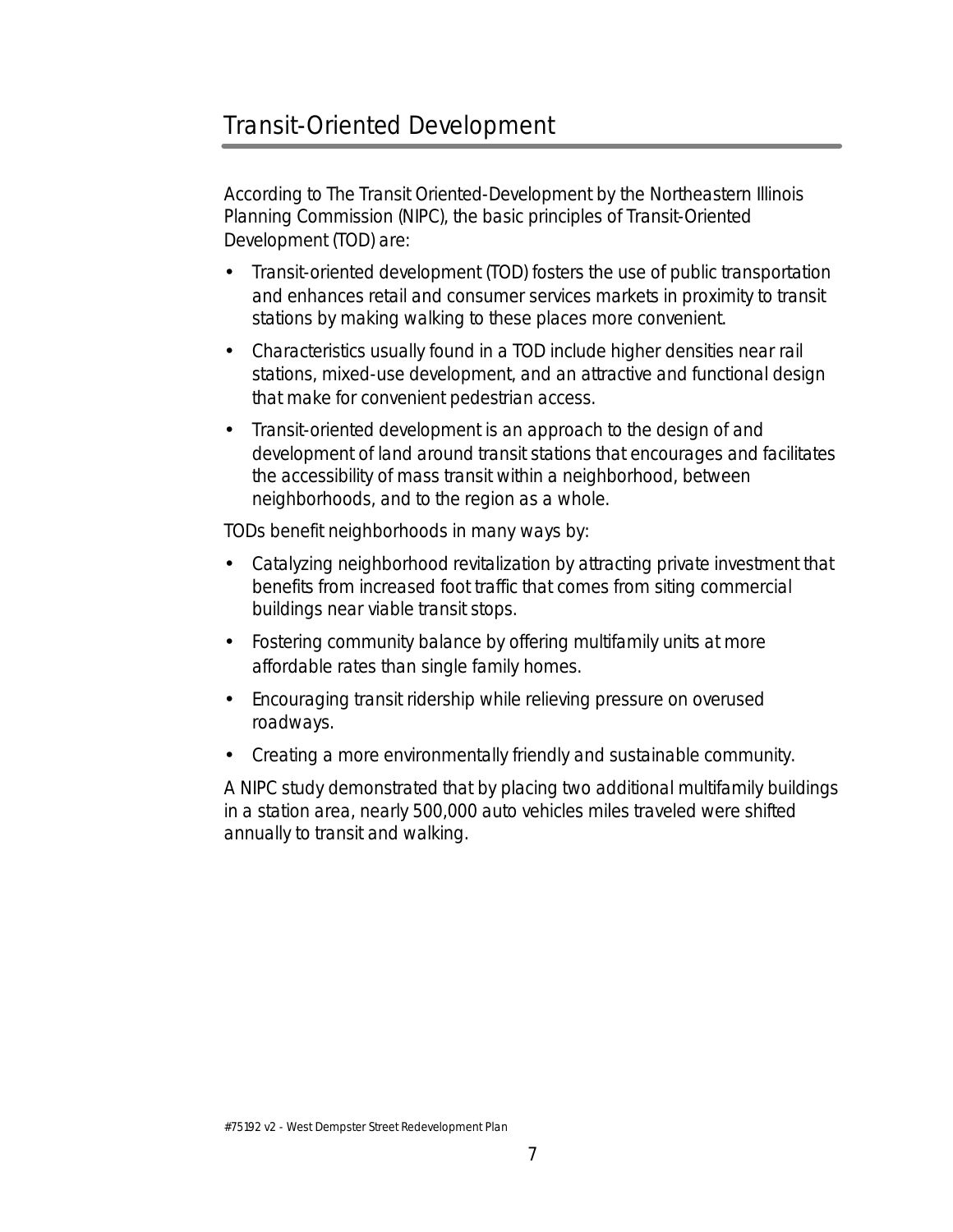These redevelopment objectives and strategies were developed through the union of the redevelopment goals for the study area and the standards of good transit-oriented design developed by the Northeast Illinois Planning Commission, Chicago Transit Authority, Urban Land Institute, and American Planning Association.

#### Land Use

Not unlike the determinants of a successful regional shopping mall, the key to redeveloping failed commercial strips is providing a good balance compatible of land uses. For this subarea, that mix should be shaped by transportation opportunities and supported by service commercial, employment, and residential uses.

A study of other suburban communities has found that strip commercial areas can and are being effectively revitalized through private redevelopment when the zoning regulations allow needed densities. The trend has been to develop mixed commercial/residential buildings with the commercial being both pedestrian and motor vehicle oriented. The West Dempster Street Area is ideal for the construction of multifamily residential because the Swift Station is within walking distance and there is excellent access to the Edens Expressway. Developers have indicated a strong interest in the area provided that economically feasible residential densities can be achieved. The development of mixed-use commercial and residential buildings will be compatible with both the commercial uses in the district and surrounding residential areas. The adjacent residential areas are zoned R-4 where 6 story buildings are allowed under the site plan approval process. The redevelopment to mixed-use residential uses will also decrease traffic congestion by reducing driveways on Dempster Street. The new buildings will all have full stormwater detention and landscaping, which is lacking in the current development pattern that will help control flooding problems.

OBJECTIVE B1-1: Provide a mix of land uses that maximizes the transportation and land use opportunities in the study area.

To meet this objective, the following should be considered:

• The addition of housing in the study area will encourage connectivity with the residential neighborhoods to the north and south and re-establish a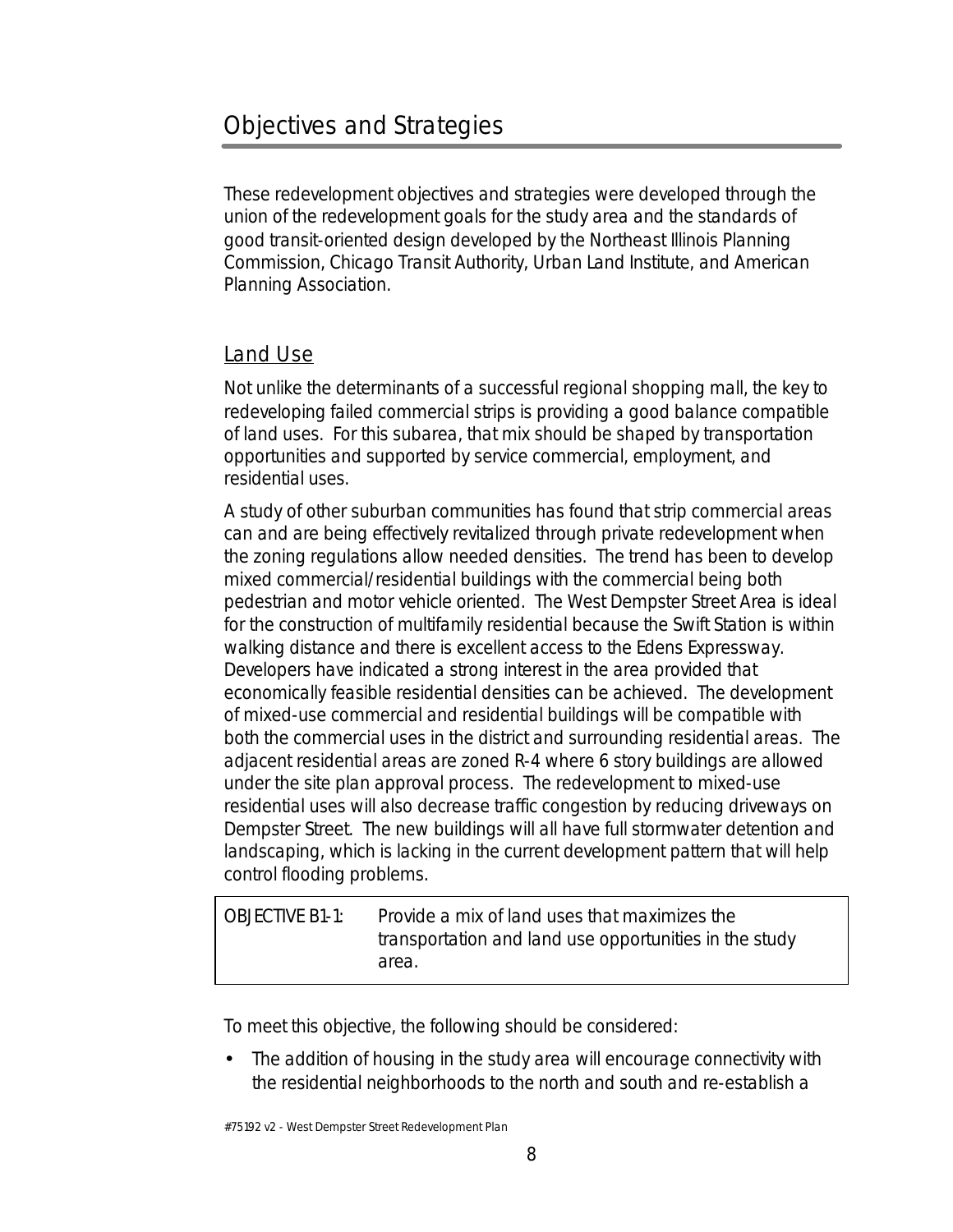sense of community. Currently, the strip centers and Dempster Street act as a barrier between the two sides of the neighborhood.

- Commercial uses should be more heavily concentrated near the Skokie Swift station and decrease in intensity farther from the station. Residences should be added to upper floors where marketable.
- Viable commercial uses should be integrated into the redevelopment plan and infill development of complementary uses serving transit riders, as well as residents of the neighborhood who do not regularly use transit, should be encouraged.
- Uses that are not compatible with the goals and objectives in this plan should be eliminated.

Based on these considerations, the following strategies are proposed:

| <b>STRATEGY B1-1:</b> | A. Determine appropriate standards for<br>commercial/residential mixed-uses.                                                                                                              |
|-----------------------|-------------------------------------------------------------------------------------------------------------------------------------------------------------------------------------------|
|                       | B. Review current permitted and special uses in the study<br>area in the context of the goals and objectives of this<br>subarea that will strengthen the proposed<br>development pattern. |
|                       | C. Review current zoning districts and recommend<br>appropriate changes as necessary.                                                                                                     |

#### **Design**

Good design will give pedestrians convenient, safe, and pleasant access to all the uses in the area including transportation and businesses that serve commuters and local residents. Good design will also provide an environment for both transit riders and non-transit riders to support local-businesses.

| <b>OBJECTIVE B1-2:</b> | Develop bulk and design standards that are appropriate       |
|------------------------|--------------------------------------------------------------|
|                        | for sustainable long-term economic growth and stability as   |
|                        | well as safe and aesthetically pleasing for both pedestrians |
|                        | and motorists.                                               |

Appropriate design standards include:

• Siting buildings and other uses to minimize the distance to transit stops and make pedestrian trips safe and convenient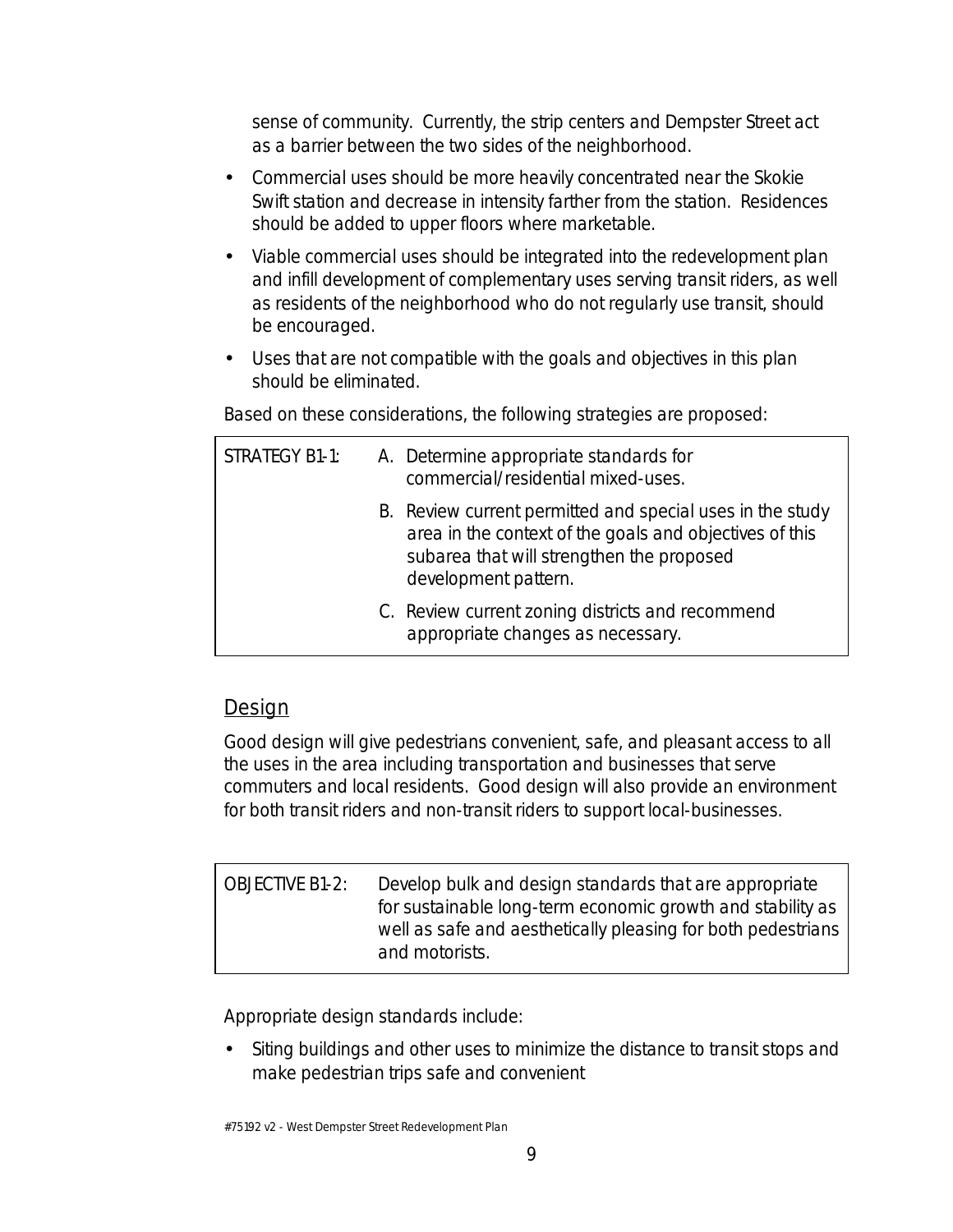- Using ground floor retail and varied building heights, textures, and facades to enhance the walking experience
- Integrating commercial centers with the transit facility
- Connecting uses by foot and eliminating street patterns that cause pedestrian barriers
- Using amenities such as attractive landscaping, continuous paved sidewalks, street furniture, urban art, screening of parking, weather protection, and safe street crossings
- Locating building entrances such that they provide a clear view of the street and sidewalk from inside the building and emergency refuge to pedestrians
- Providing lighting along the fronts of buildings and yards, especially where parkway trees obscure street lighting.

Incorporating these concepts will be achieved using the following strategies:

| <b>STRATEGY B1-2:</b> | A. Develop design standards that address building<br>placement, architecture, landscaping, pedestrians, and<br>vehicles on private property.                                                                              |
|-----------------------|---------------------------------------------------------------------------------------------------------------------------------------------------------------------------------------------------------------------------|
|                       | B. Develop bulk regulations that are both compatible with<br>adjacent development and economically viable.                                                                                                                |
|                       | C. Develop a streetscaping plan that will provide a safe<br>and aesthetically pleasing pedestrian and driving<br>environment in public rights-of-way that could be<br>implemented through private redevelopment activity. |

#### Village Participation

Although the Village has had success with its tax increment financing (TIF) programs, changes in the market and economic environment of the Village may allow redevelopment to occur with little or no public subsidy. This may be accomplished if the Village provides the redevelopment tools necessary to allow the private market to redevelop the subarea.

OBJECTIVE B1-3: Promote redevelopment by encouraging private development with little or no public subsidy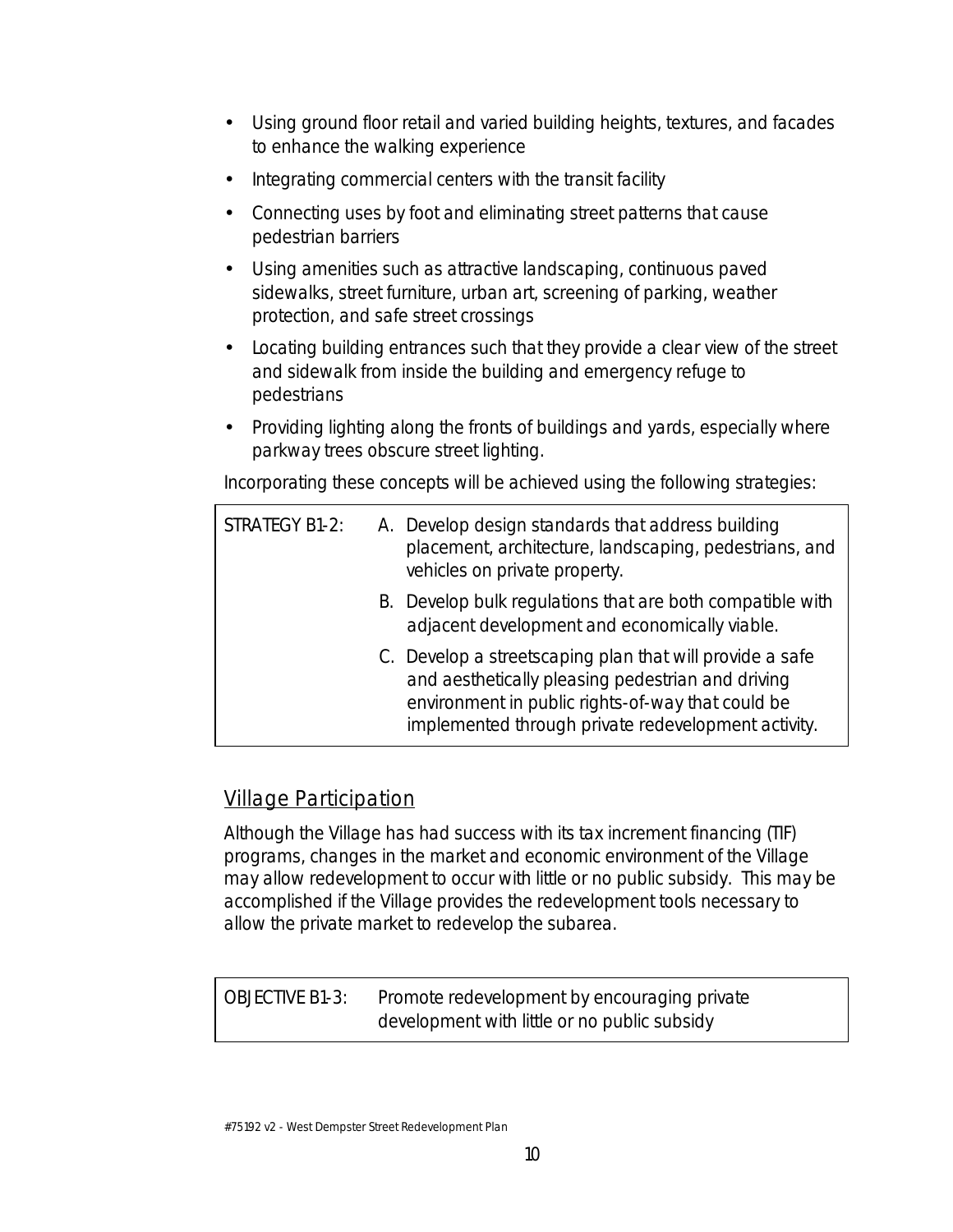Emphasis should be placed on examining and enhancing existing zoning regulations, encouraging residential/commercial mixed-use development, and consistent code enforcement. Regulatory changes should support the goals and objectives of this plan.

After the adoption of this plan into the Comprehensive Plan and appropriate public hearings, the Village Board may designate the subarea the West Dempster Street Business Redevelopment District in compliance with the Industrial Project Revenue Bond Act (65 ILCS 5/11-74.3). The creation of the Business Redevelopment District will give the Village Board the authority to implement details of this plan as Staff develops them. This designation could allow the Village to:

- 1. Approve all development and redevelopment proposals for a business district.
- 2. Exercise the use of eminent domain for the acquisition of property for the purpose of a development or redevelopment project.
- 3. Acquire, manage, convey, or otherwise dispose of property according to the provisions of a development or redevelopment plan.
- 4. Apply for and accept capital grants and loans from the United States and the State of Illinois, or any instrumentality of the United States or the State, for business district development and redevelopment.
- 5. Borrow funds as it may be deemed necessary for the purpose of business district development and redevelopment, and in this connection issue such obligation or revenue bonds, as it shall be deemed necessary, subject to applicable statutory limitations.
- 6. Enter into contracts with any public or private agency or person.
- 7. Sell, lease, trade, or improve real property in connection with business district development and redevelopment plans.
- 8. Employ all such persons as may be necessary for the planning, administration, and implementation of business district plans.
- 9. Expend such public funds as may be necessary for the planning, execution, and implementation of the business district plans.
- 10. Establish by ordinance or resolution procedures for the planning, execution, and implementation of business district plans.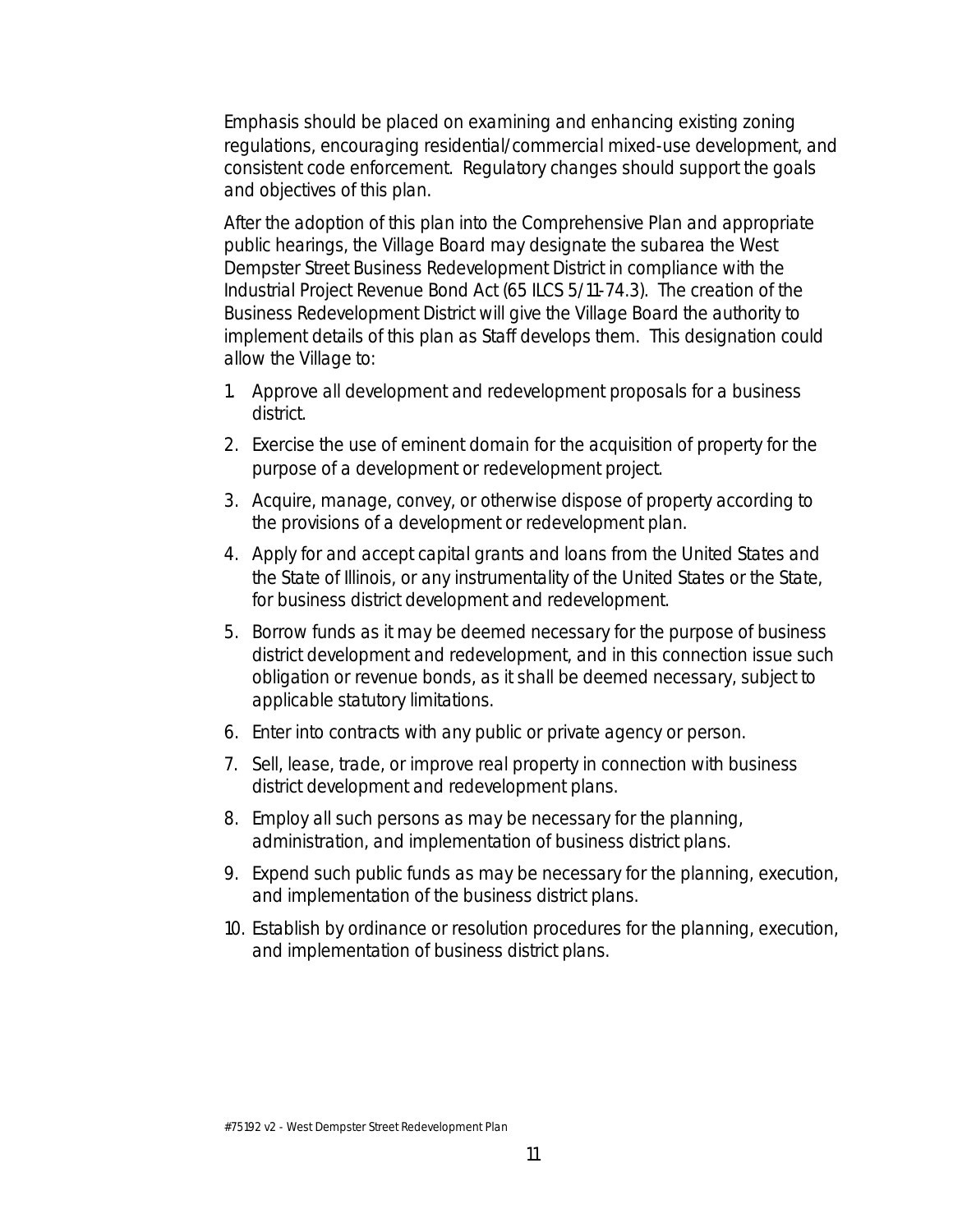The following strategies are the procedural steps the Village should adopt as the land use and design elements are developed in the coming months:

| <b>STRATEGY B1-3:</b> |    | A. Designate the study area as the West Dempster Street<br><b>Business Redevelopment District.</b>                                                                             |
|-----------------------|----|--------------------------------------------------------------------------------------------------------------------------------------------------------------------------------|
|                       |    | B. Make appropriate changes to permitted and special<br>uses in the subarea to eliminate future development of<br>incompatible uses.                                           |
|                       |    | C. Establish a commercial/residential mixed-use category<br>in the study area.                                                                                                 |
|                       |    | D. Develop an appropriate zoning bonus system to<br>encourage private development of public amenities,<br>including private implementation of the streetscaping<br>program.    |
|                       | Е. | Implement appropriate zoning changes that address<br>pedestrian oriented commercial development through<br>new building siting, design, and bulk regulations.                  |
|                       |    | F. Change zoning district designations within the subarea<br>as necessary.                                                                                                     |
|                       |    | G. Strictly enforce zoning regulations to encourage the<br>development of desired land uses.                                                                                   |
|                       |    | H. Review parking requirements for residential and<br>commercial uses and assess the applicability of those<br>requirements in the context of public transportation<br>access. |
|                       | I. | Provide technical assistance to developers in guiding<br>projects through the review process.                                                                                  |
|                       | J. | Maintain a high level of municipal services that will<br>support private redevelopment.                                                                                        |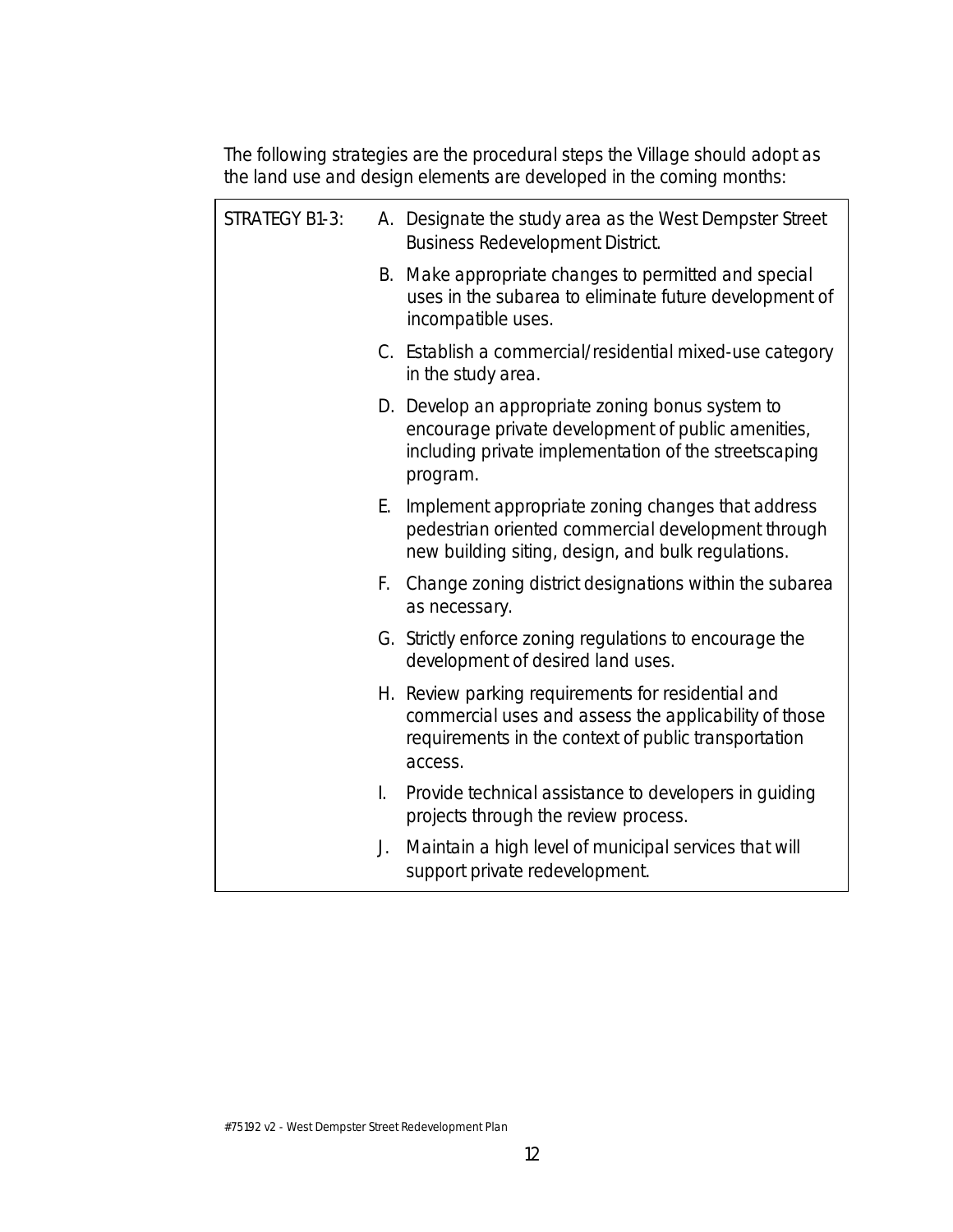